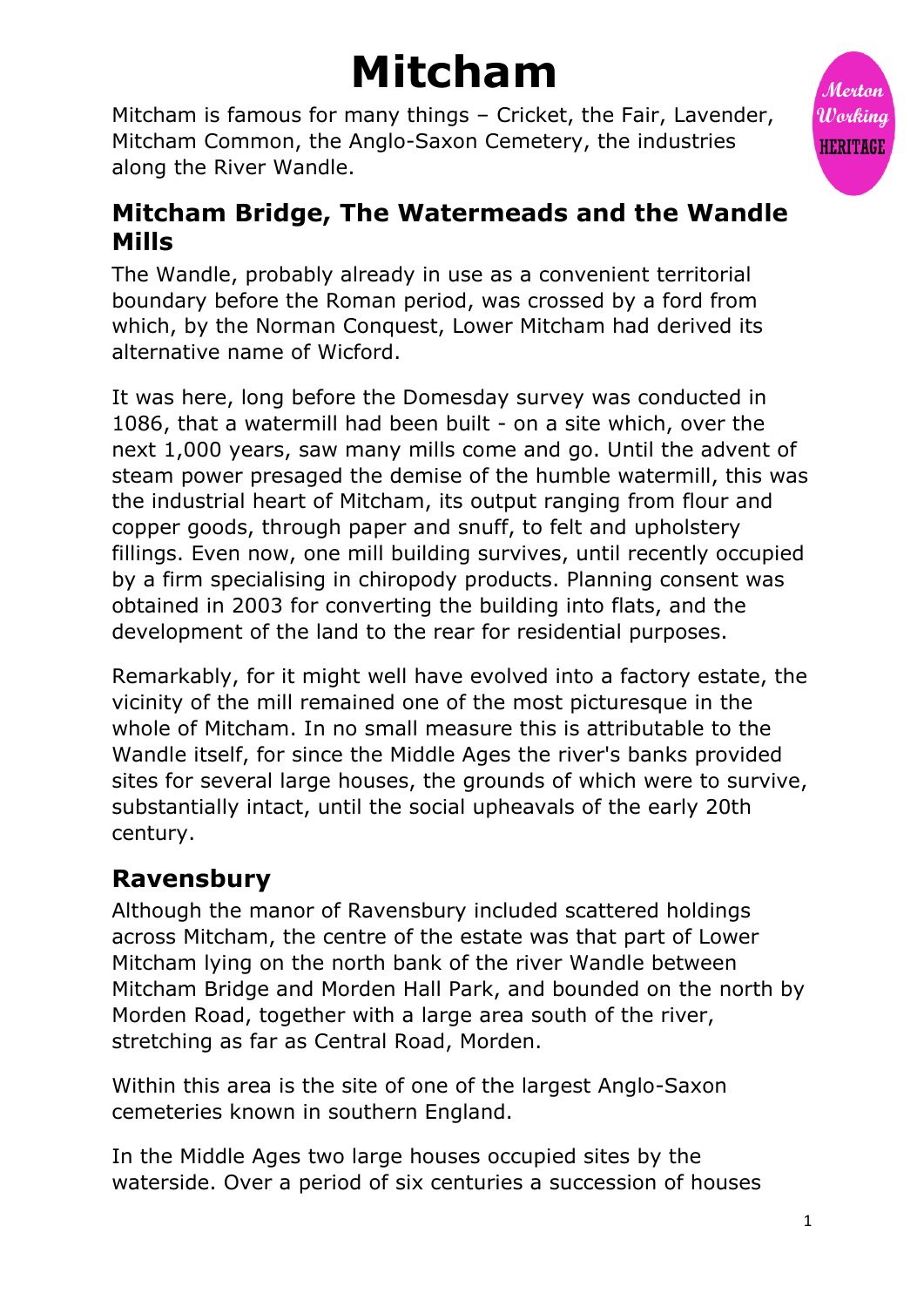here were to be the country residences of government officials and city merchants, bankers and industrialists, each of whom made their Working own contribution to the life of the village outside their gates.

The grand houses have now vanished, and with them the textile printing industry and snuff and tobacco manufactory for which the area was once renowned, but the Wandle still provides a visually attractive feature through Ravensbury Park.

## **The Cricket Green**

The unique character of Mitcham's Lower Green, the eastern half of which is today known as the Cricket Green, was recognised by its declaration as a Conservation Area by the London Borough of Merton in 1969. The Green was formerly part of the expanse of largely uncultivated heath and woodland - the common 'waste' which formed a substantial part of the parish throughout the Middle Ages.

By the time of the Norman Conquest, still forming part of an unbroken swathe of rough grazing land extending from today's Church Road eastwards as far as Commonside East, the Lower Green served to separate the two Saxon 'vills' of 'Witford' and 'Michelham' recorded in the Domesday Survey.

Both sanctioned and unauthorised enclosures of land on the margins of the Green have diminished its extent, but a little over eight acres (3.25 ha) survive today as public recreational space. It is conceivable that here, in the Middle Ages, stood the archery butts, close by Mitcham's earliest recorded inn, the White Hart. Skilled bowmen may no longer be needed for the defence of England, but since the late 17th century the Lower Green has been the cradle of another sport whose stalwarts were able during the great days of village cricket to throw down a challenge to all comers, including visiting Australians.

The gradual development of the land peripheral to the Green has left an interesting history of building and rebuilding, as well as a legacy of architectural styles which, although modified in their translation to a village setting, nevertheless reflect trends and fashions throughout the Home Counties.

## **North Mitcham**

On the map of the new London Borough of Merton, produced after the reorganisation of London Government in 1965, North Mitcham Merton

**HERITAGE**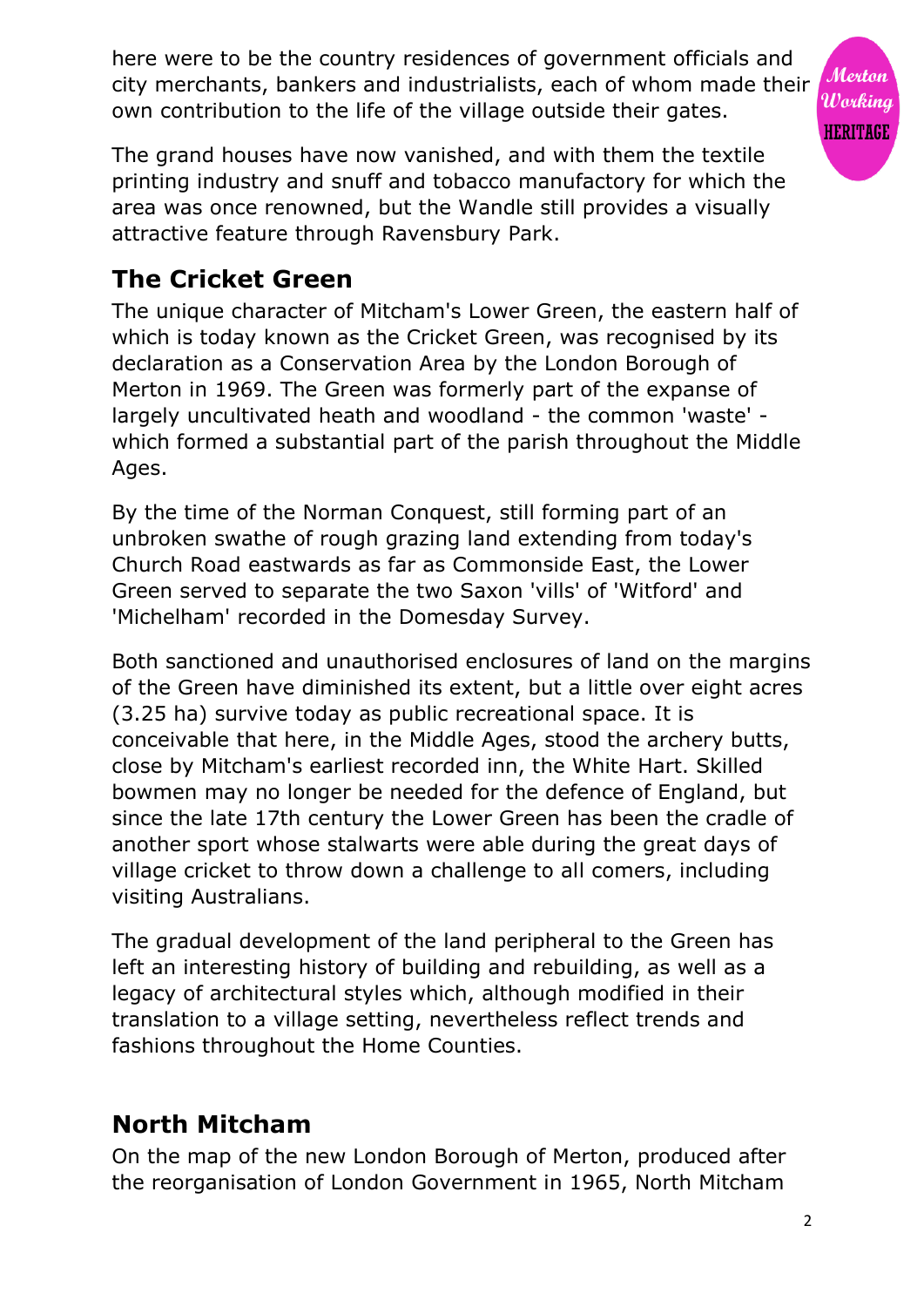Ward was shown as an area which comprised mainly early 20thcentury housing, shops and light industry. On the south-east it Working was bounded by what was then British Rail's Southern Region line **HERITAGE** from Streatham to Mitcham Junction. Commonside East and the A217 London Road lay to the south and west, whilst along its northern border flowed the river Graveney, the ancient boundary between the parishes of Mitcham and Tooting. In extent this was somewhat larger than the North Mitcham Ward known since the days of the Urban District Council in the 1920s, which had ended at Renshaw's Corner and excluded the industrial estates of Streatham Road. Sadly in 1965, merged with much of central Mitcham north and east of the old Fair Green, North Mitcham lost that special political identity which had emerged in the formative years of the Urban District after the end of the 1914-18 War. The process of boundary revision since 1965 has taken this loss of identity further, and for local electoral purposes North Mitcham has disappeared to become Figges Marsh and Graveney Wards. Physically, however, it is still identifiable as the triangle created by the London Road, the Borough boundary to the north, and the railway to the east. It is this clearly delineated area which shares with Colliers Wood the distinction of being the first part of old Mitcham to become engulfed by the expansion of London in the late 19th century. The history of North Mitcham therefore has a special interest of its own.

#### **Lower Green West**

Although it is 40 years since Mitcham was finally engulfed by the expansion of London, becoming part of the London Borough of Merton, it still has the good fortune to retain two 'village' greens, the Upper or Fair Green, and the much larger and visually more attractive Lower Green. Both are remnants of the broad sweep of heath and rough grazing land which in the Middle Ages extended beyond the parish boundary of Mitcham into Croydon and Beddington.

At the time of the Norman Conquest the Lower Green formed a wedge of common land separating what were then regarded as two distinct 'vills' - Whitford and Mitcham. The names are Anglo-Saxon in origin, and there is documentary reference to Mitcham early in the eighth century, but widespread archaeological evidence shows the locality to have been settled extensively throughout much of the Roman occupation. Examination of early maps, supported by the evidence from limited excavations carried out off Benedict Road, suggests a possible nucleus of settlement to the south of the parish church, occupied during both the second and third centuries AD and again in the late Saxon period. Nothing further is known of the area

Merton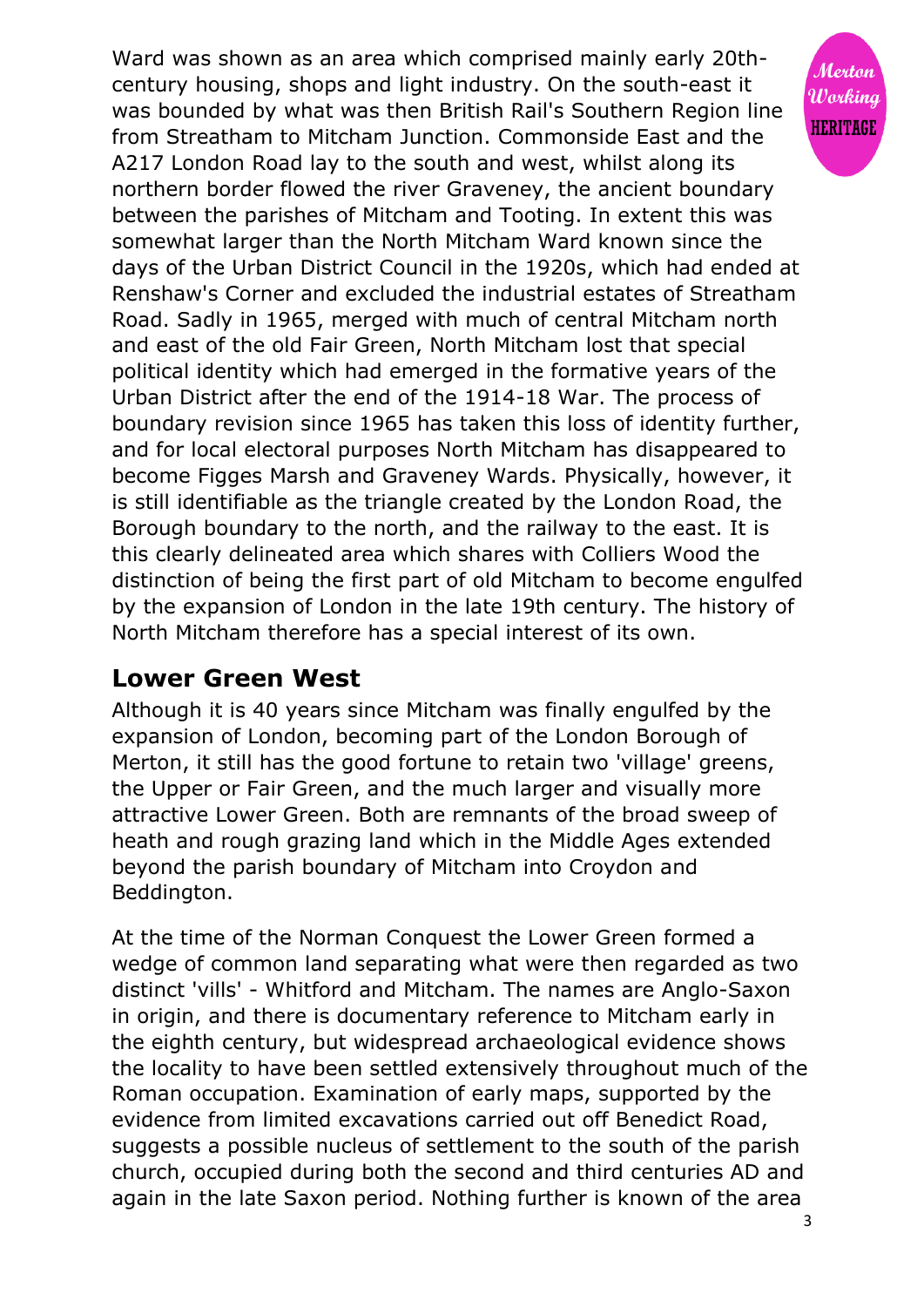until the tenth century, by which time the boundary between Mitcham and the neighbouring royal estate at Merton was well established, and Mitcham and Whitford lay for administrative purposes in the Hundred of Wallington.



Both were to be embraced by the emerging ecclesiastical parish of Mitcham by the mid-12th century, and Whitford gradually lost its separate identity during the later Middle Ages, becoming known as Lower Mitcham. The two separate portions of green lying either side of the London Road were known jointly as Lower Mitcham Green by the middle of the 18th century. Well into the 19th century, however, the term 'Whitford Green' continued to be used, both by local people and in the formal proceedings of the manor of Vauxhall by which, through their courts baron and leet, the dean and chapter of Canterbury exercised jurisdiction over this part of Mitcham.

By the late 19th century the two halves of the green, Lower Green West and the Cricket Green, lay at the geographical and administrative centre of the developing township of Mitcham, a fact to which emphasis was given by the opening of the Vestry Hall on Lower Green West in 1887.

Today Lower Green West and the Cricket Green, together with Cranmer Green and Three Kings Piece, form part of a Conservation Area extending from the parish church to Commonside East.

#### **Lower Mitcham**

Although seemingly never defined precisely, Lower Mitcham can be considered as occupying the area north of the former Wimbledon to Croydon railway line (now the Tramlink) and between Baron Walk in the west and Jeppo's Lane to the east.

It formed part of the Domesday 'vill' of Whitford, which lay between the Lower Green and the river Wandle. However, little definite is known of the history of this locality before the mid-16th century when two large houses, each the country seat of a prosperous London merchant, emerge in the records. The early Stuart period saw the division of one of these estates and the erection of two further substantial houses, but the area was to retain its essentially rural character until the closing years of the 19th century.

The dramatic transformation of Mitcham from Surrey village to London suburb gathered momentum in the late Victorian period, and the development of part of the grounds of Mitcham Hall as a select residential estate before the turn of the century heralded far more extensive changes to come.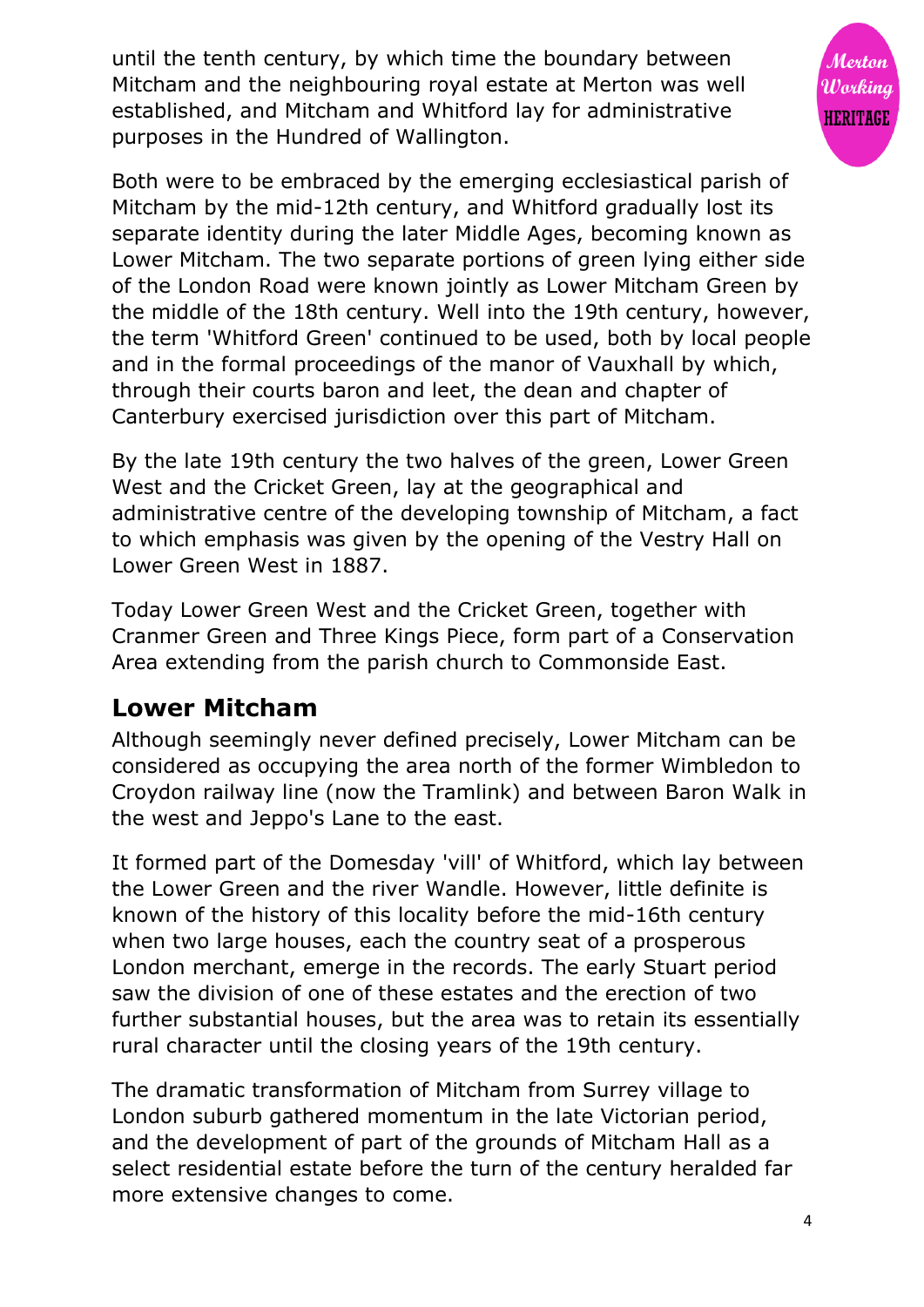# **Church Street and Whitford Lane**

The origins of a village or small town are among the most fascinating facets of its history, and yet often the least known. Mitcham is no exception and fragmentary evidence can be seen of a substantial community, probably well-established by the fourth century AD, continuing into the early Saxon period. Its focal point was a ditched enclosure to the south of what became known as Church Street, close by the site of the present parish church. The early settlement was surrounded by a field system, the boundaries of which can be traced today. There was a stone-built church by the 12th century, and the names of villagers are known from the late 13th. The development of what appears to have been envisaged as a planned village seems to have halted in the 14th century. However, the later development of Church Street can be traced in increasingly copious documentation following the Reformation, survival of a few attractive 18th-century houses, and the rebuilding of the church early in the 19th century. Thereafter came decline, with urbanisation, the building of factories, and increasing traffic. It was in the belief that the remaining features in Church Street (now part of Church Road) might be saved and enhanced that in 1995 the local council included this historic part of Mitcham within the Cricket Green Conservation Area.

## **The Upper or Fair Green**

Although no buildings survive predating the close of the 18th century, the road pattern suggests that from the earliest times this must have been a primary focus of settlement in what became the parish and later the Borough of Mitcham. If we cannot describe the Upper Green as the actual village centre, it was clearly the commercial heart of the community for a very long period. As such, it provides a fascinating study in local history, telling us much of the evolution of the township.

The Upper Green was the site of Mitcham Fair until 1923.

# **Phipps Bridge**

At Phipps Bridge the River Wandle marks the ancient boundary between Mitcham and Merton. The first reference to'Pypesbrige' is in a Tudor document, but there is evidence of a settlement nearby in Roman times. Valued for its fishery and waterfowl in the Middle Ages, the river also became a focus of industry. 'Pippesmoln' was mentioned as early as 1263, to be followed centuries later by calico bleaching and printing works, a silk mill and eventually paint factories, all of which have now gone. Today an industrial estate

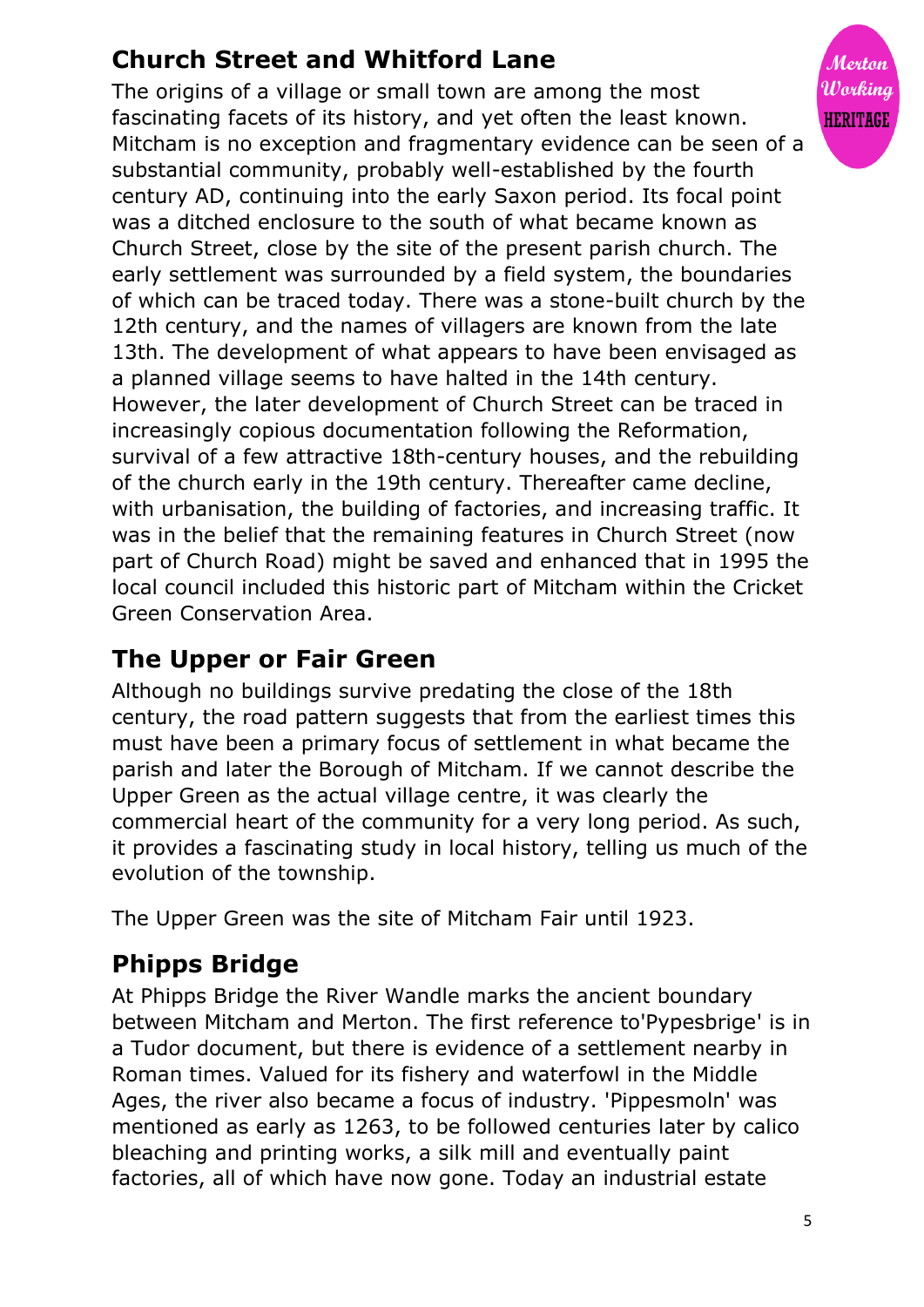occupies the west, or Merton, bank of the river, whilst in Mitcham housing estates cover the former watermeadows and bleaching grounds. A bridge remains, however, giving access to the Wandle Trail, an attractive walk following the entire course of the river.



# **Colliers Wood or 'Merton Singlegate'**

An outlying settlement within the future parish of Mitcham, Colliers Wood can be identified with a Saxon estate, and a substantial house may be traced back to the mid-15th century. Straddling the old Roman road to London, the hamlet had developed close to the Wandle crossing, and for its livelihood the community was oriented more towards Merton priory and Tooting than to its 'parent' village. By the 17th century the river was attracting textile processors, and a century later mills on the former priory site were major employers. Further industrialisation followed the extension of the railways. Colliers Wood House was not demolished until 1904, but suburban villas and terrace houses already covered much of its grounds. The last of the water-powered industries survived into the mid-20th century, and the character of the area is now predominantly residential, with a strong retail component.

# **The Cranmers, The Canons and Park Place**

For some 250 years the Cranmers and their descendants the Simpsons held the lordship of the manor of Mitcham Canons and were major landowners in the parish. Two of the three large houses which branches of the family occupied during this period still survive. Among those who lived in them were East India merchants, a Cavalier, Huguenot emigrés, officers who served in the American War of Independence or in the Napoleonic Wars, a leading churchman and botanist, and many others. Each has a place in the story of Mitcham, and yet sadly few are remembered today. Only the Cranmers have been commemorated, in the name of the school now on the site of their mansion, the Green overlooked by all three houses, and two local roads.

Nearby lies the Three Kings Piece which, with adjacent roads, lies within the Cricket Green Conservation Area.

# **Willow Lane and Beddington Corner**

The history of what became the Willow Lane industrial estate in the 20th century can be traced back to the Romano-British period, but it was from the late 16th century that industry was attracted to this part of Mitcham, where the Wandle was a source of pure water and, above all, power. In their time textile bleaching and printing, the production of dyes, leather manufacture, copper and flour milling